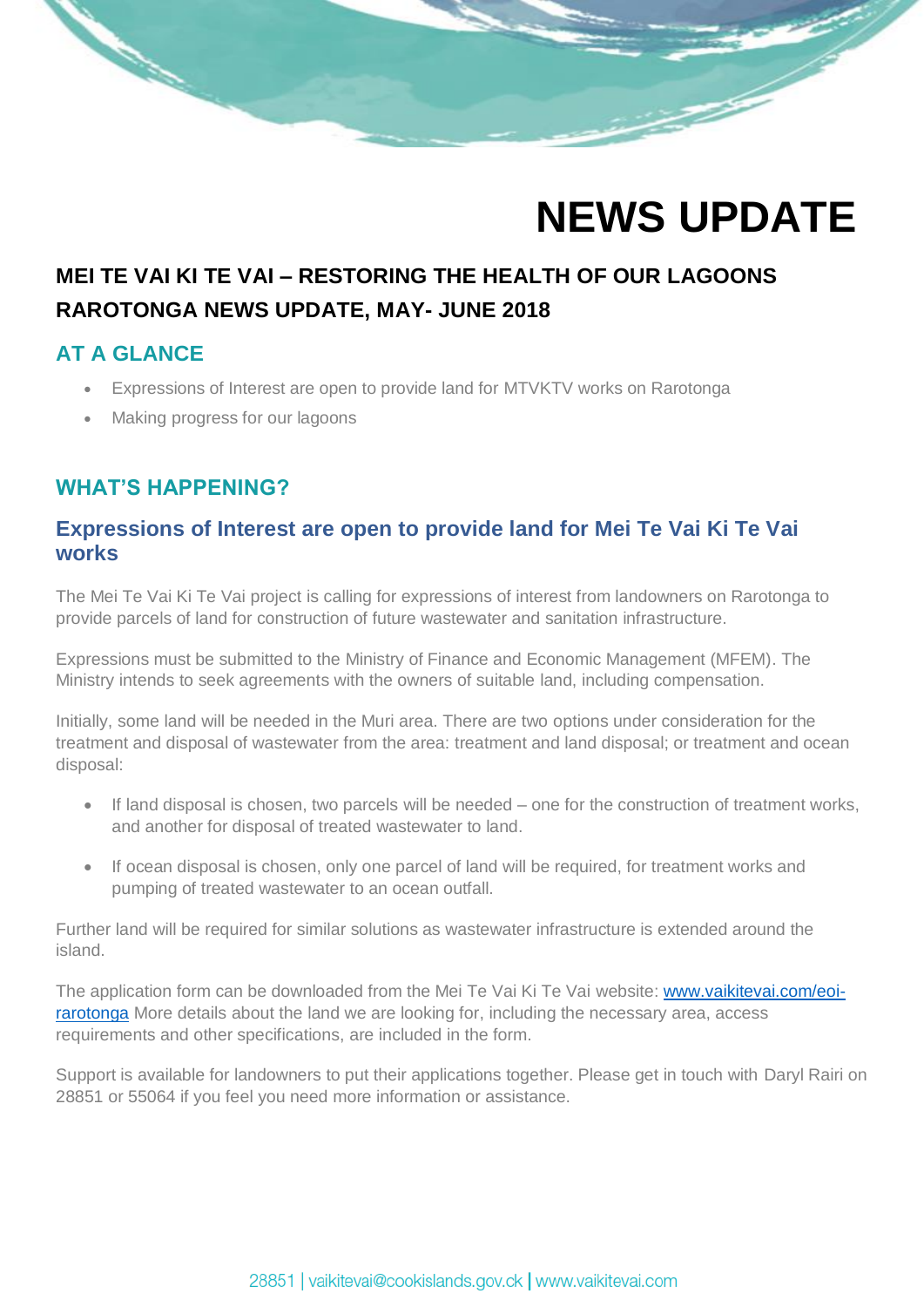### **Making progress for our lagoons**

The core aim of the Mei Te Vai Ki Te Vai project is to improve the water quality of the lagoons and rivers in Rarotonga and Aitutaki.

Our natural environment is at risk, at least in part because of the current lack of adequate public sanitation infrastructure. Without new public wastewater infrastructure and also more effective management of onsite treatment systems, the current issues at Muri are likely to worsen, and develop in other areas.

The Mei Te Vai Ki Te Vai project is moving forward strongly in a number of areas:

- Environmental monitoring and investigations
- Early measures to help improve Muri Lagoon's water quality (including dredging)
- Design of infrastructure for better wastewater management in the future
- Establishment of a crown-owned water and wastewater management authority.

We are finalising a revised plan for the dredging work near the mouth of the Vai Te Renga Stream, near Pacific Resort. We needed to revise our plan because the original approach would be too disruptive to implement during the tourist high-season.

We will also soon provide Government with the technical information they need to make an informed decision about the best option to move forward with for new wastewater infrastructure for Muri. We are also preparing to publish a report of the outcomes of our environmental investigations.

A project of this scale and impact on the community is always expected to encounter a few challenges along the way. This project is no exception, but the challenges encountered so far (for example the dredging delay) have been manageable. The project is moving forward strongly and is on track.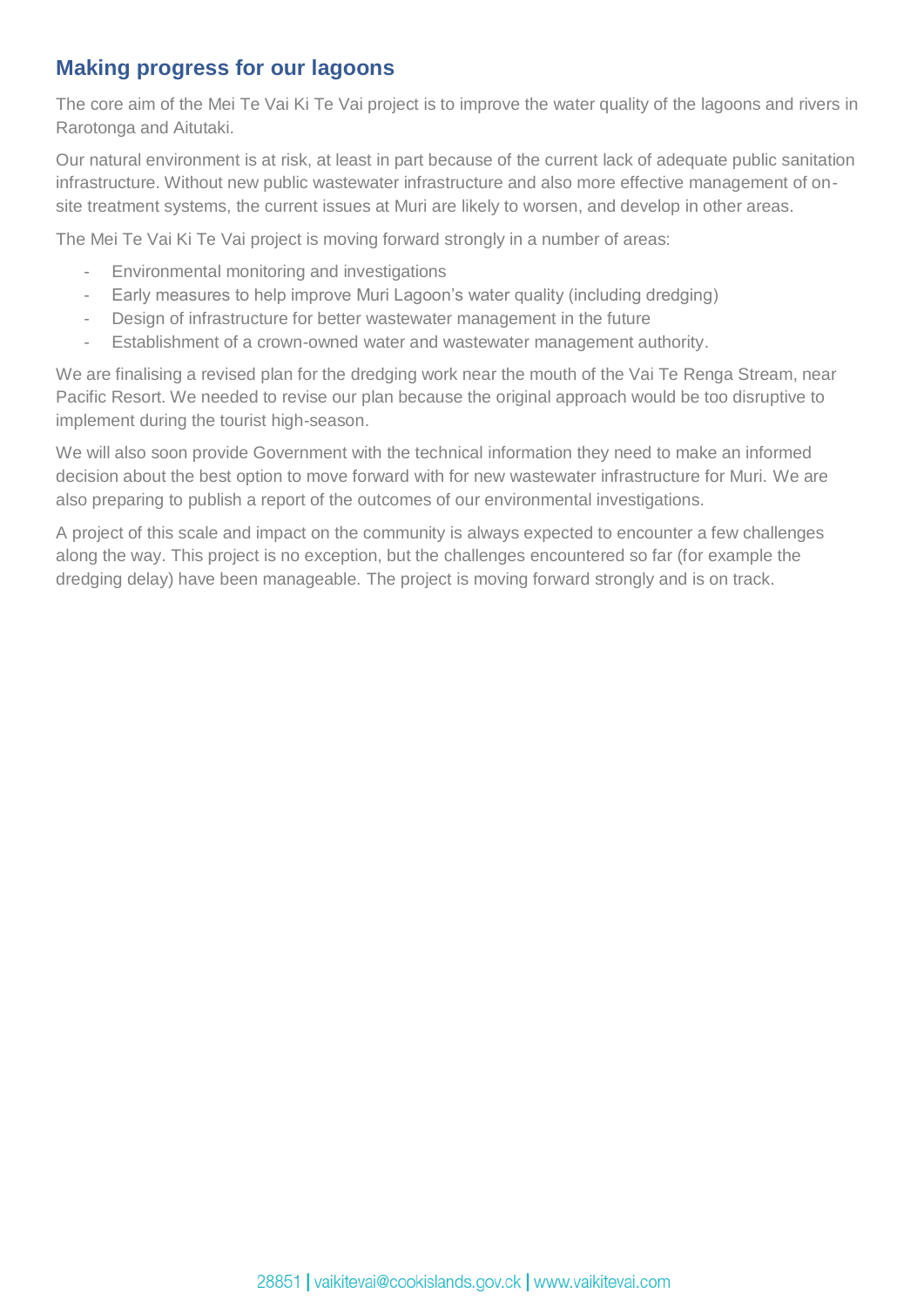# **TE KARERE**

**MEI TE VAI KI TE VAI –TE AKAOKI'ANGA MAI I TE TURANGA MEITAKI O TO TATOU TAI ROTO. RAROTONGA TE KARERE, ME - TIUNU 2018**

#### **TE AKARAKARA'ANGA ATU**

- **Kua tuera i teianei te Manono'anga Anoano note oronga'anga mai i tetai au enua note au anga'anga a te Mei Te Vai Ki Te Vai**
- **Te aere ua atu nei te au 'anga'anga no te tai roto**

### **EAA TE TUPU NEI?**

### **Kua tuera i teianei te Manono'anga Anoano note oronga'anga mai i tetai au enua note au anga'anga a te Mei Te Vai Ki Te Vai.**

Te kapiki nei te tu'anga angaanga Mei Te Vai Ki Te Vai kite au Atu Enua o Rarotonga nei tei manono note oronga mai i tetai au tu'anga enua no te akatu i tetai au ngai note akameitaki'anga ite turanga ote vai repo e pera te repo tangata kia tuku mai I ta ratou e anoano nei note oronga mai.

Ko te au manono'anga ka tuku ia atu te reira kite Minitiri ote Tu'anga ote Moni (MFEM). Te anoano nei te Minitiri no te tiki ite akatika'anga mei ko mai ite au Atu Enua no te au enua te ka tau, pera katoa te ravenga tutaki'anga.

No te akamata'anga, ka anoanoia tetai au enua i roto ite tu'anga o Muri. E rua ravenga e akarakara matatio ia nei note ta vairakau ete akaatea anga ite vai repo koia oki kote ta vairakau'anga e oti oora ki runga ite enua me kore kote ta vairakau'anga e oti tuku atu kite moana:

- Me ikiia te oora'anga ki runga ite enua, e rua tu'anga enua ka anoano ia e tai note akatu'anga ite ngai note tavairakau'anga, e tai note ooraanga ite vai repo tei tavairakauia
- Me ikiia te tuku'anga kite moana, e tai rai tuanga enua ka anoanoia note tavairakau'anga ete pamwa wakitatai cam/repo tertamaia kite moana.

Ka anoano katoa ia tetai atu au enua no teia akakoro'anga me toto'a'ia atu teia tu'anga anga'anga takapini ite enua.

No tetai kapi pati'anga akaki no te enua taau e anoano nei note oronga mai, kia tika kia tiki atu i teia ki runga ite roro uira [.](http://www.vaikitevai.com/eoi-rarotonga) Tei roto i teia kapi tetai atu au akamarama'anga no runga ite turanga ote au enua ta matou e kimi nei, pera katoa te tu'anga ngai ka tano, te mataara kia tae ki teia au enua e pera tetai ua atu au akamarama'anga no runga ite turanga ote au enua.

Ka rauka ia matou ite tauturu i tetai ua atu Atu Enua note akaki'anga ite kapi pati'anga no toou enua. Kia tika kia taniuniu atu ia Daryl Rairi ki runga ite numero 28851